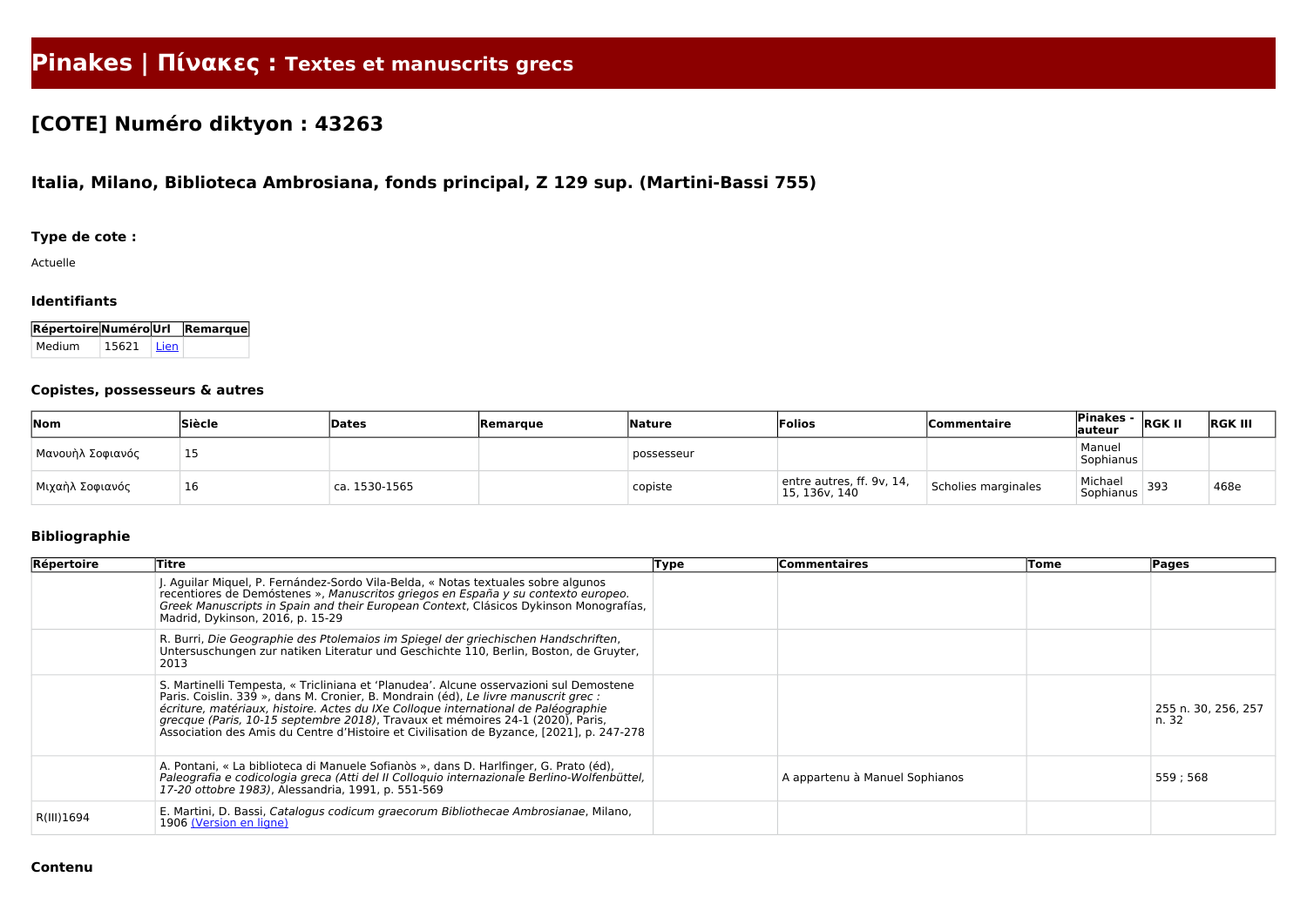| Numéro | Folios | Siècle | <b>Date</b> | * Principal<br>Support | <b>Remarque</b> | <b>Copistes, Possesseurs &amp; Autres Révision</b> |
|--------|--------|--------|-------------|------------------------|-----------------|----------------------------------------------------|
|        |        |        |             |                        |                 |                                                    |

#### **Témoins (29)**

| Folios           | <b>Auteur</b> | <b>Oeuvre</b>                             | ldentifiant | Recension<br>ou partie | <b>BHG</b> | Date Lit. | Siècle | Date | Commentaire                                                                                                              | Contenu | Rev.        | <b>Biblio.</b> |
|------------------|---------------|-------------------------------------------|-------------|------------------------|------------|-----------|--------|------|--------------------------------------------------------------------------------------------------------------------------|---------|-------------|----------------|
|                  | Demosthenes   | Philippicae                               |             |                        |            |           |        |      | FF. 23R-31R;<br>32R-37R;<br>61R-71V;<br>71V-82R; cum<br>scholiis<br>marginalibus,<br>Libanii<br>argumentis<br>praemissis |         | $\bullet$ P |                |
| $001-3$          | Libanius      | Praefatio: uita<br>Demosthenis            |             |                        |            |           | 14     |      |                                                                                                                          |         |             |                |
| $003 - 376*$     | Libanius      | Argumenta<br>orationum<br>Demosthenicarum |             |                        |            |           | 14     |      |                                                                                                                          |         |             |                |
| 003-23           | Demosthenes   | Olynthiacae                               |             |                        |            |           |        |      | Cum Libanii<br>argumentis et<br>scholiis<br>marginalibus                                                                 |         | $\bullet$ P |                |
| 003-23           | Demosthenes   | Olynthiacae                               |             |                        |            |           |        |      | Cum Libanii<br>argumentis et<br>scholiis<br>marginalibus                                                                 |         | $\bullet$ P |                |
| $003r-v*$        | Libanius      | Opera                                     |             |                        |            |           | 14     |      | <b>DE PARTIBUS</b><br>RHETORICAE                                                                                         |         |             |                |
| 004 <sub>v</sub> | Demosthenes   | Opera                                     |             |                        |            |           |        |      | Scholium:<br>nomina urbium<br>a Demosthene<br>memoratarum                                                                |         | $\bullet$ P |                |
| 004v--376*       | Demosthenes   | Opera                                     |             |                        |            |           | 14     |      | Vide sis ad<br>singula opera                                                                                             |         |             |                |
| $016v-17v$       | Demosthenes   | Olynthiacae                               |             |                        |            |           |        |      | Commentarius<br>in Olynthiacas<br>orationes                                                                              |         | $\bullet$ P |                |
| 038-42           | Demosthenes   | De pace                                   |             |                        |            |           |        |      | Cum scholiis<br>marginalibus,<br>Libanii et<br>anonymi<br>argumentis<br>praemissis                                       |         | $\bullet$ P |                |
| 043v-50          | Demosthenes   | De Halonneso                              |             |                        |            |           |        |      | Cum Libanii<br>argumento<br>praemisso et<br>scholiis<br>marginalibus                                                     |         | $\bullet$ P |                |
| 050-61           | Demosthenes   | De Chersoneso                             |             |                        |            |           |        |      | Cum nonnullis<br>scholiis et<br>duobus<br>argumentis<br>praemissis                                                       |         | $\bullet$ P |                |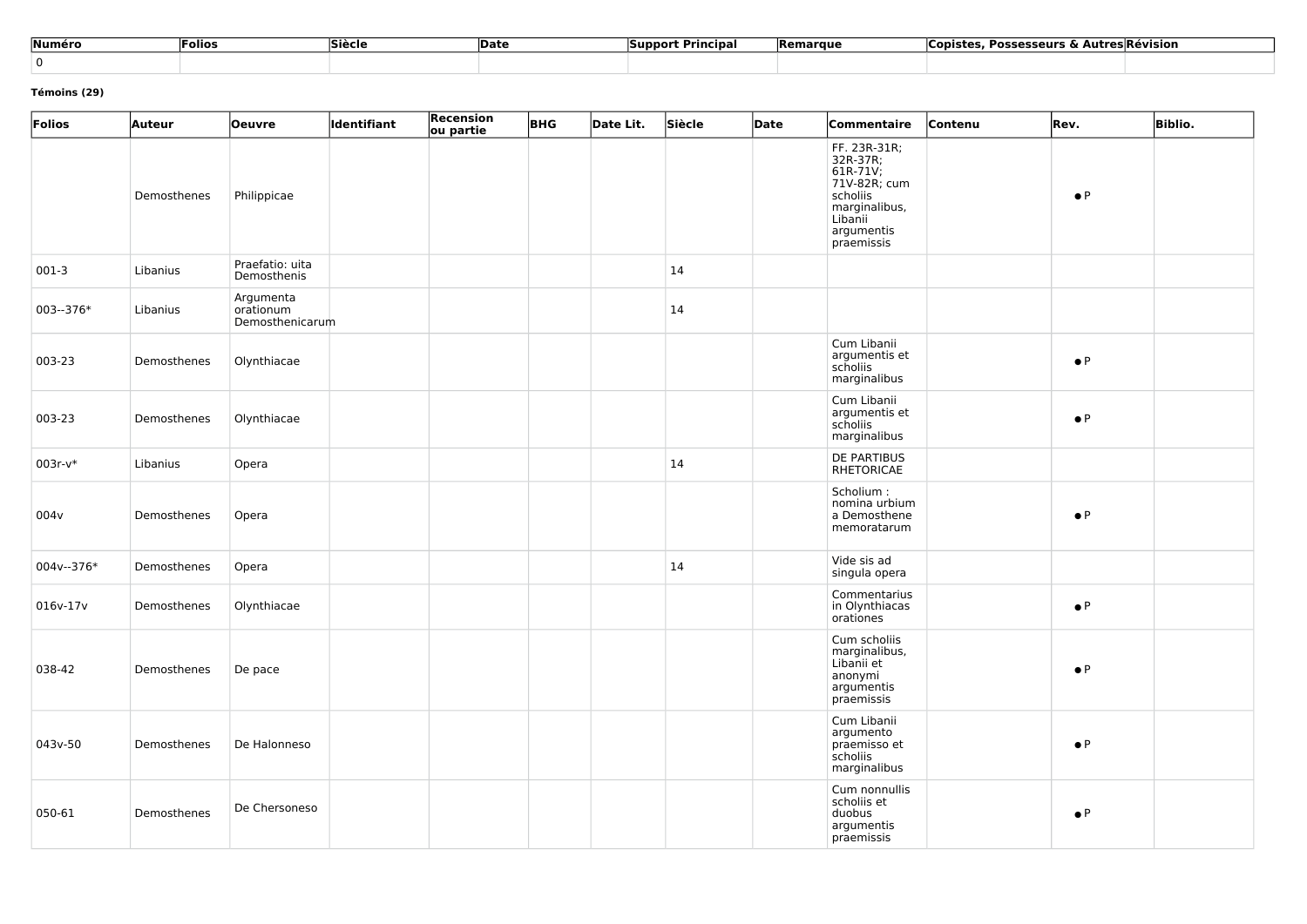| Folios    | Auteur      | Oeuvre                    | ldentifiant | Recension<br>ou partie | <b>BHG</b> | Date Lit. | Siècle | Date | Commentaire                                                                                           | Contenu | Rev.        | <b>Biblio.</b> |
|-----------|-------------|---------------------------|-------------|------------------------|------------|-----------|--------|------|-------------------------------------------------------------------------------------------------------|---------|-------------|----------------|
| 082v-86   | Demosthenes | In Epistulam<br>Philippi  |             |                        |            |           |        |      | Cum Libanii<br>argumento                                                                              |         | $\bullet$ P |                |
| 089v-95v  | Demosthenes | De republica<br>ordinanda |             |                        |            |           |        |      | Cum Libanii<br>argumento                                                                              |         | $\bullet$ P |                |
| 095v-102v | Demosthenes | De classibus              |             |                        |            |           |        |      | Cum Libanii<br>argumento                                                                              |         | $\bullet$ P |                |
| 102v-107  | Demosthenes | Pro<br>Megalopolitanis    |             |                        |            |           |        |      | Cum Libanii<br>argumento                                                                              |         | $\bullet$ P |                |
| 107v-113  | Demosthenes | De Rhodiorum<br>libertate |             |                        |            |           |        |      | Cum Libanii<br>argumento et<br>scholiis<br>marginalibus                                               |         | $\bullet$ P |                |
| 113-118v  | Demosthenes | De foedere<br>Alexandrino |             |                        |            |           |        |      | Cum Libanii<br>argumento et<br>scholiis<br>marginalibus                                               |         | $\bullet$ P |                |
| 118v-132v | Demosthenes | Aduersus<br>Androtionem   |             |                        |            |           |        |      | Cum Libanii<br>argumento et<br>scholiis<br>marginalibus                                               |         | $\bullet$ P |                |
| 132v-187  | Demosthenes | De corona                 |             |                        |            |           |        |      | Cum Libanii<br>argumento et<br>nonnullis<br>scholiis                                                  |         | $\bullet$ P |                |
| 187-244   | Demosthenes | De falsa<br>legatione     |             |                        |            |           |        |      | Cum nonnullis<br>scholiis et<br>Libanii<br>argumento<br>praemisso                                     |         | $\bullet$ P |                |
| 244-271   | Demosthenes | Aduersus<br>Leptinem      |             |                        |            |           |        |      | Cum Libanii<br>argumento<br>praemisso                                                                 |         | $\bullet$ P |                |
| 271v+309v | Demosthenes | In Midiam                 |             |                        |            |           |        |      | Cum nonnullis<br>scholiis et cum<br>Libanii<br>argumento<br>praemisso et<br>alio argumento<br>adiecto |         | $\bullet$ P |                |
| 311-320   | Demosthenes | Eroticus                  |             |                        |            |           |        |      |                                                                                                       |         | $\bullet$ P |                |
| 320-326   | Demosthenes | Epitaphius                |             |                        |            |           |        |      |                                                                                                       |         | $\bullet$ P |                |
| 335v-344  | Demosthenes | Contra<br>Onetorem 1-2    |             |                        |            |           |        |      | Cum Libanii<br>argumento<br>praemisso<br>secundae<br>orationi                                         |         | $\bullet$ P |                |